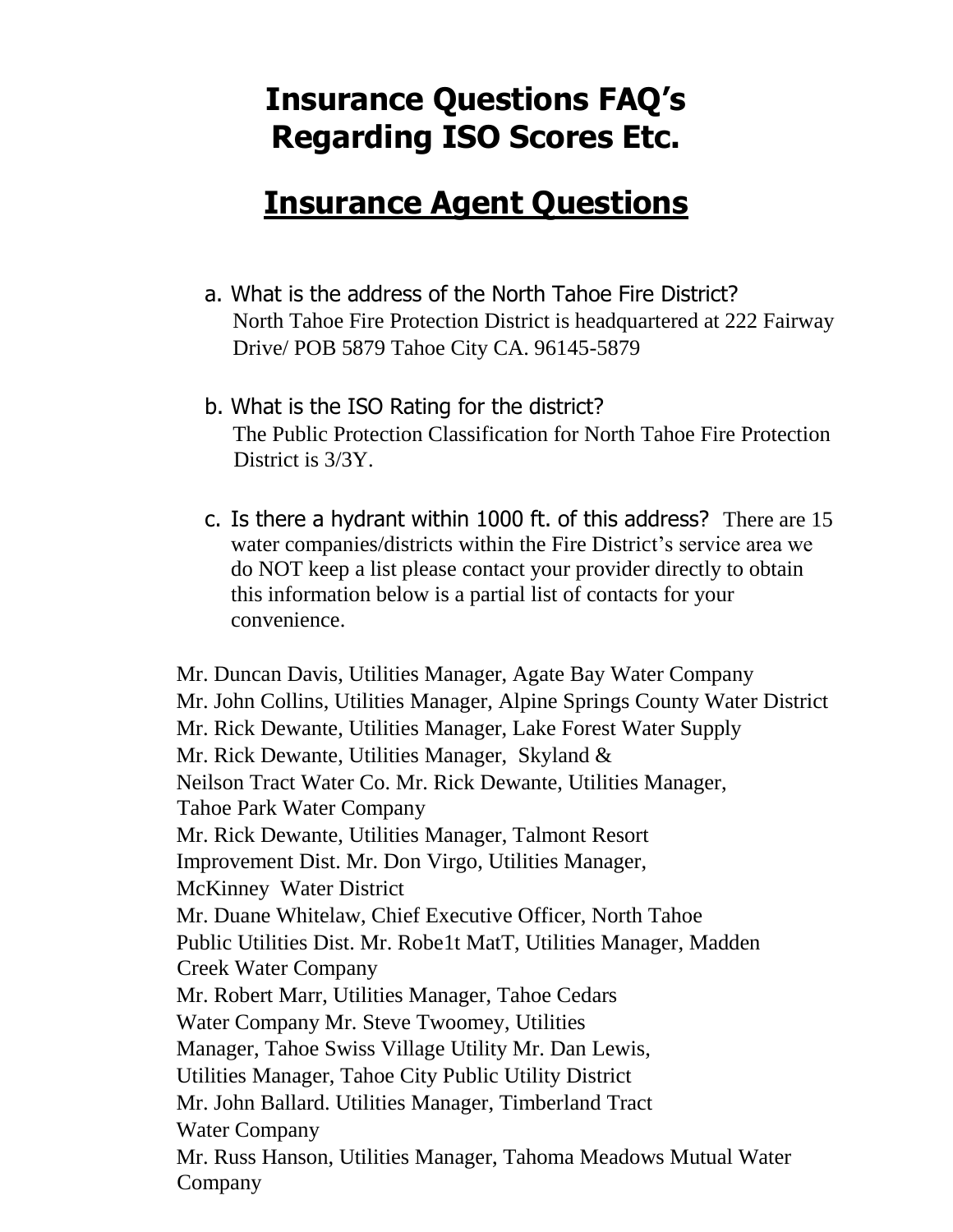d. What is a Key Hydrant?

Usually the Key Hydrant is the primary fire hydrant used by the fire agency to protect a structure, often times it's the closest in the fire engines direction of travel coming from the closest fire station.

e. What is the response time from the station to this house? North Tahoe Fire Protection District Operates out of six fire stations each is listed below with its regular staffing and apparatus compliment. Staffing and apparatus are subject to changes with operational demands. Locate the station nearest to your address and place that address in a mapping program (iOS Maps, Google, Map Quest etc.) to determine mileage or travel times.

Tahoe City, Station 51 222 Fairway Drive, Tahoe City CA 96145 Staffing: 24 hours 1 Battalion Chief, 3 or more Firefighters Additional 3 Chiefs available during normal business hours. 1 Type I Pumper (750 Gallon Tank/ 1500 GPM Pump) 1 Type III Brush Engine, 2 Paramedic Ambulances Other Specialty Equipment and Vehicles

Kings Beach, Station 52 288 North Shore Blvd, Kings beach CA 96143 Staffing: 24 hours 3 Firefighters 1 Type I Pumper (750 Gallon Tank/ 1500 GPM Pump) 1 Type III Brush Engine, 1 Paramedic Ambulance Other Specialty Equipment and Vehicles

Homewood, Station 53 5425 West Lake Blvd, Homewood CA 96141 Staffing: 24 hours 2 or more Firefighters 1 Type I Pumper (750 Gallon Tank/ 1500 GPM Pump) 1 Paramedic Ambulance 1 Water tender/tanker (2500 Gallon tank, 750 GPM Pump) Other Specialty Equipment and Vehicles

Dollar Point, Station 54 159 Observation Dr., Tahoe City. CA Staffing: 9 hours weekdays 2 Firefighters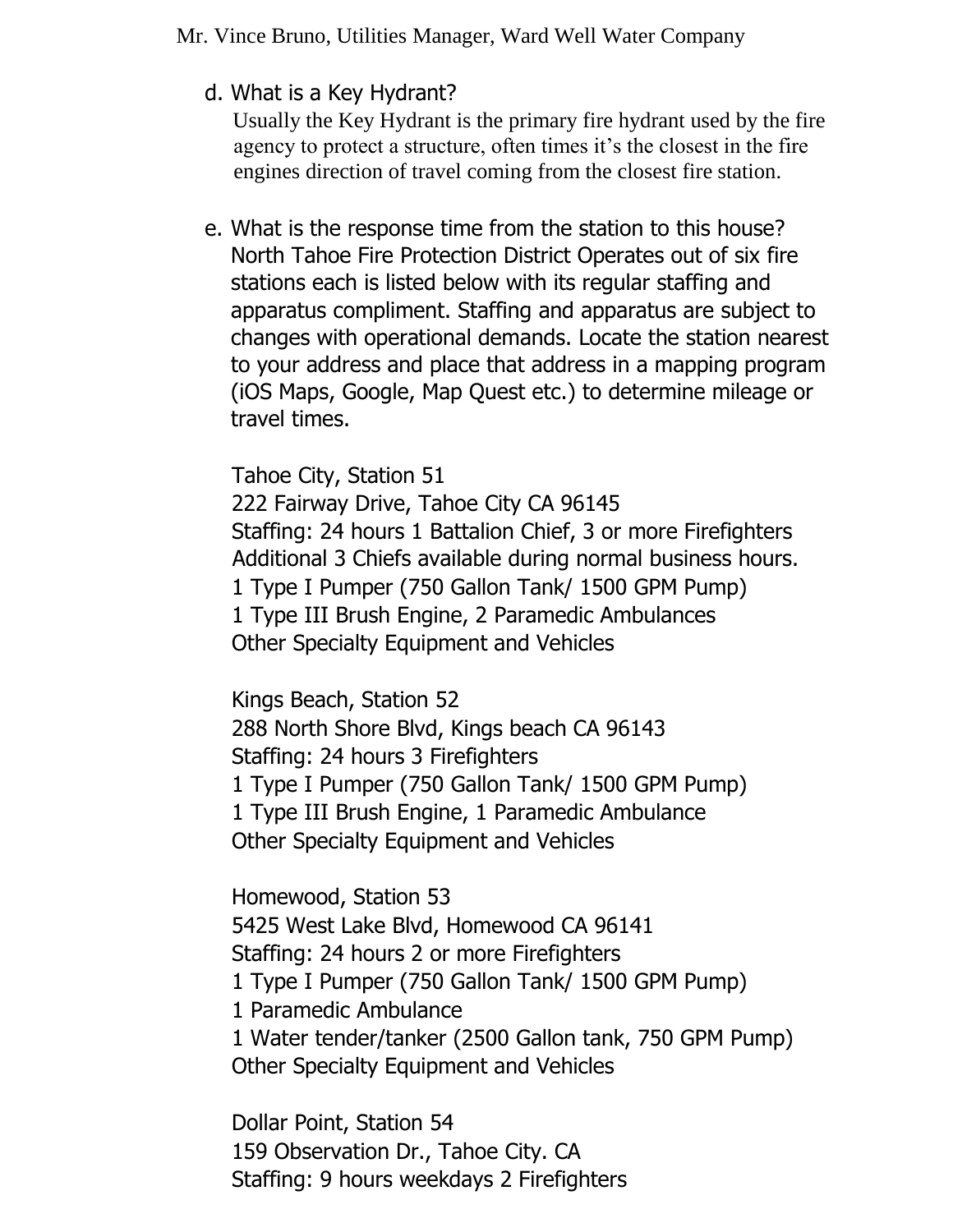1 Type I Pumper (750 Gallon Tank/ 1500 GPM Pump) Other Specialty Equipment and Vehicles

Carnelian Bay, Station 55 240 Carnelian Bay Rd. Staffing: 24 hours May through October by CAL FIRE with 3 or more firefighters. 1. Type III Engine

Alpine Meadows, Station 56 270 Alpine Meadows Rd., Alpine Meadows CA 96146 Staffing: 24 hours 2 Firefighters 1 Type I Pumper (750 Gallon Tank/ 1500 GPM Pump) 1 Paramedic Ambulance

- f. Is there a fire station within 5 road miles? See answer to question e.
- g. How many pumpers, how many engines, how many ambulances are there at the nearest station? How many of all of these in the district? See answer to question e.
- h. Is the station fully staffed, fully paid or is it a volunteer station? See answer to question e.

## **Homeowner Questions**

- 1. I live in Tahoe City and my insurance company has given me 30 days to comply with my defensible space or they will drop my policy. Can I have my property inspected for defensible space this week? Contact our Fire Prevention Office at 530-583-6911 to request a defensible space evaluation. Certain cost recovery fees may apply.
- 2. Are there vouchers for defensible space this year or for replacing my shake roof? Fire adapted community projects and available grants vary from year to year, please contact our Fire Information Officer at 530-583-6911 to get details on current programs available to assist homeowners in achieving defensible space and other fire adaptive measures.